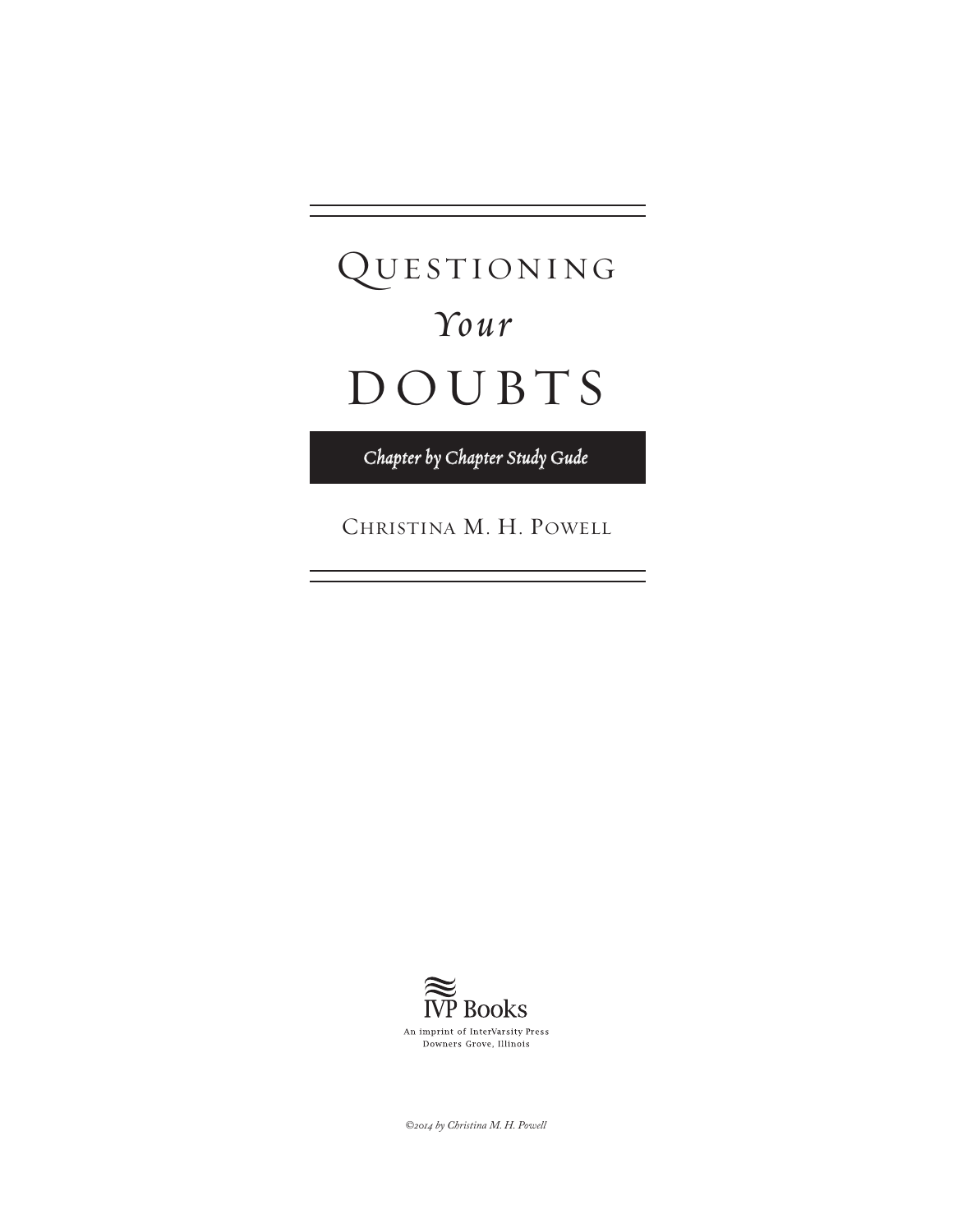The following questions are designed to help individuals and groups explore many of the intriguing themes in *Questioning Your Doubts* by Christina M. H. Powell. Each of the twelve sessions is designed for a fortyfive-minute discussion.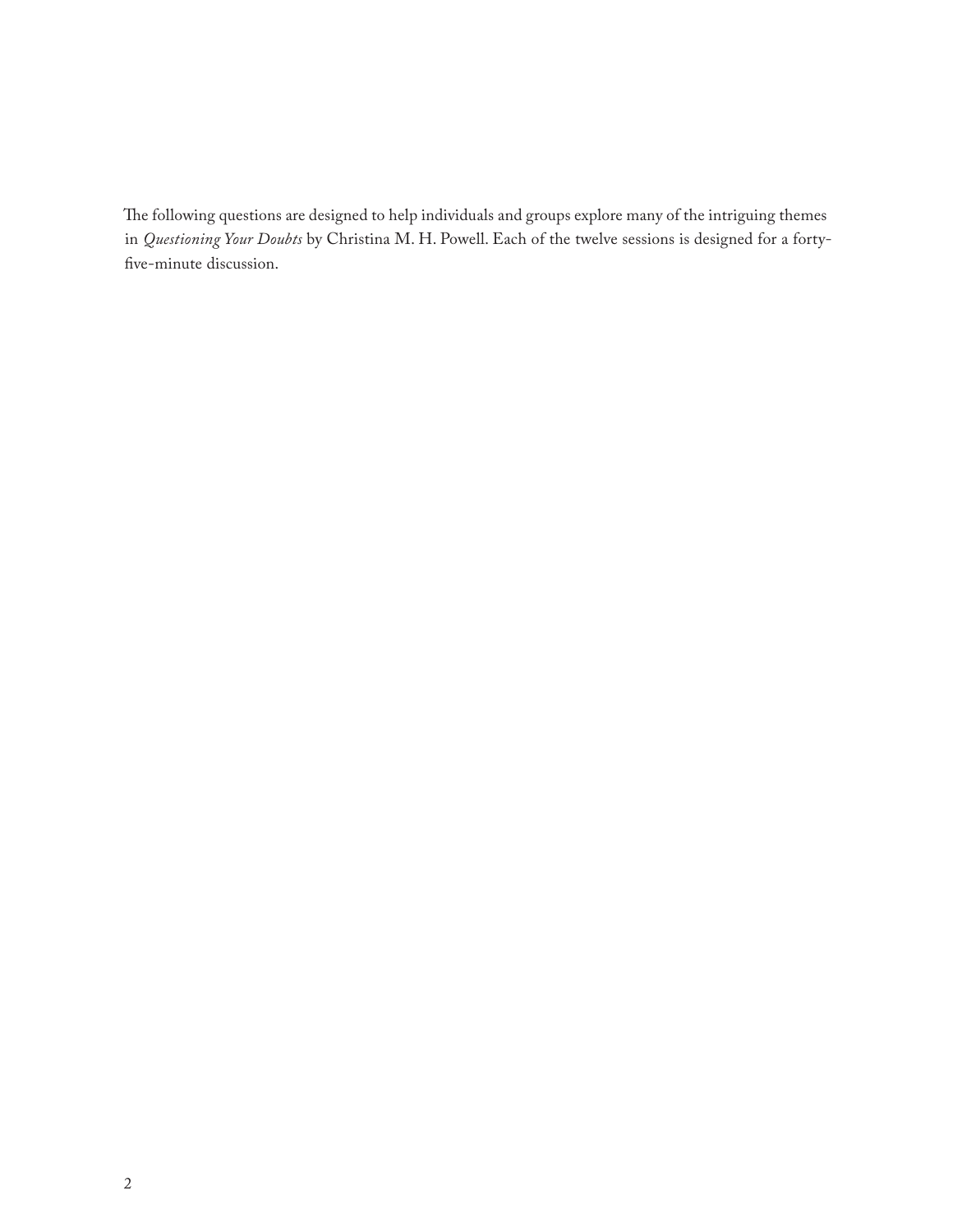#### INTRODUCTION; CHAPTER I: CREATED TO THINK

- 1. Describe a time when you needed to adjust to a new environment. Did you experience doubts about whether you belonged in this new place?
- 2. Have you ever felt like you inhabited two different worlds, one based on secular reasoning and the other on spiritual truths? If so, were you able to resolve this dilemma? Did you compartmentalize your beliefs and secular knowledge or attempt to integrate them?
- 3. What role has thinking played in your journey of faith (quest for truth)?
- 4. Do you rely heavily on your own reasoning? Do you tend to accept information presented by an authority or accepted by your circle of friends? Are feelings and experiences more important to you than facts and logical arguments?
- 5. The book states, "People cluster on one of two riverbanks in their approach to relating human reasoning to faith." One approach is mistrust of the intellect and the opposite is worshiping the life of the mind above all else. On which riverbank do you often find yourself? What steps would you need to take to build a bridge to the opposite riverbank?
- 6. The author quotes the response of Jesus to the expert in Jewish law who wanted to know which commandment was the greatest: "Love the Lord your God with all your heart and with all your soul and with all your mind" (Mt 22:37). What does this verse mean to you?
- 7. Is the question of God within the domain of science? Erwin Schrödinger, recipient of the 1933 Nobel Prize in Physics and one of the fathers of quantum mechanics, and Peter Medawar, recipient of the 1960 Nobel Prize in Physiology or Medicine and a British immunologist who paved the way for organ transplantation, both felt science had limited input on this matter. What are your thoughts?
- 8. What is the limit described by Lorenz? How do you feel about the idea that science may be unable to determine an exact cause for an event?
- 9. What is the most significant doubt you are experiencing right now? Is it a doubt that will help you solve a problem or a doubt that is destroying your confidence or your faith? What can you do this week to explore this doubt and move toward resolving it?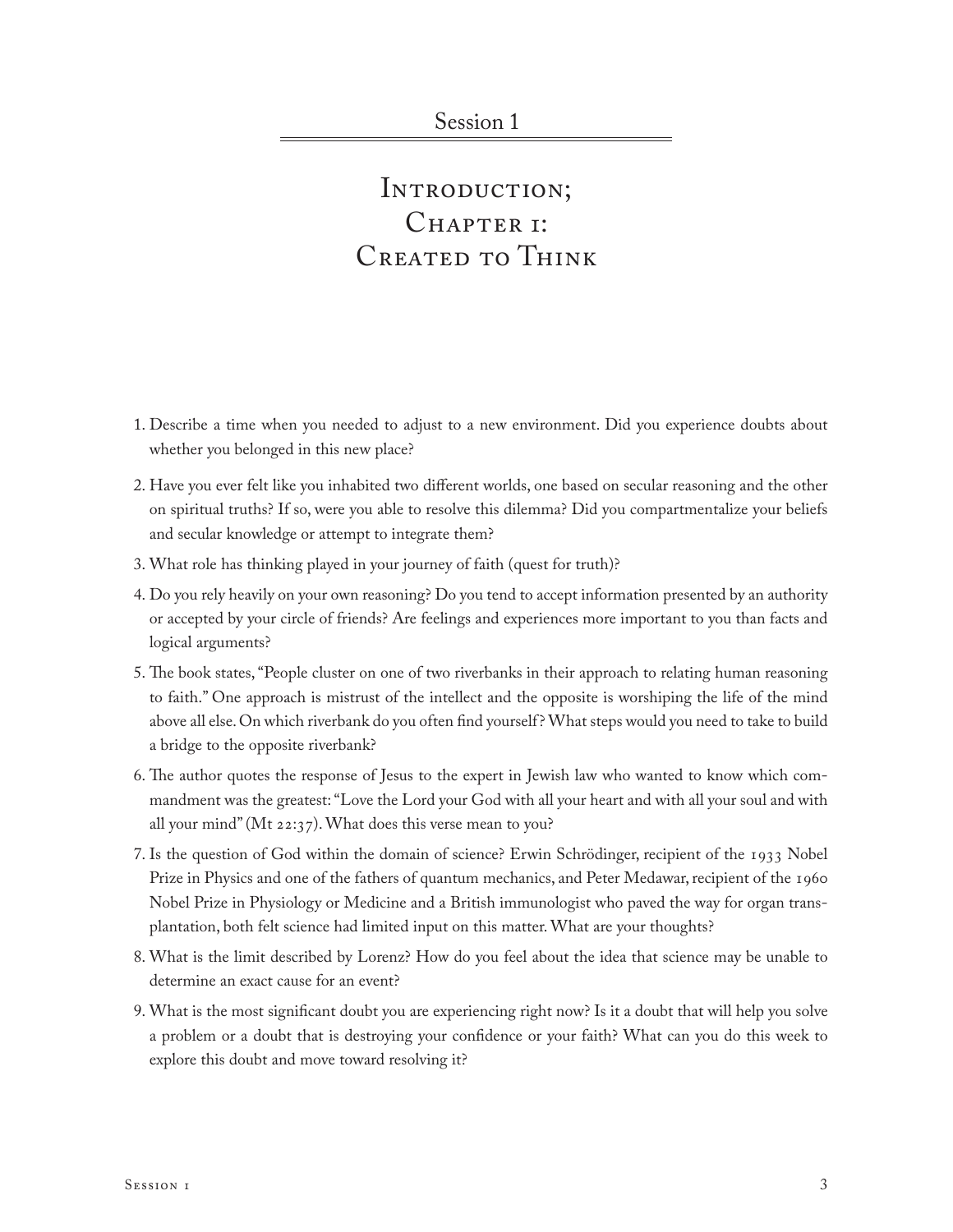### CHAPTER 2: Interplay of Influences

- 1. Describe how your studies or your professional training has changed your perspective on a certain topic.
- 2. What do you rely on most when determining what is true—faith, facts or personal experience?
- 3. At the beginning of chapter two, the author quotes Hebrews 11:6, "And without faith it is impossible to please God, because anyone who comes to him must believe that he exists and that he rewards those who earnestly seek him." Does the faith described in this verse seem active or passive to you?
- 4. Powell writes, "In everyday life, facts filter through our subjective experience." She names two common cognitive biases—the primacy effect, which causes a person to assume the first piece of evidence for a belief is the most important and worth remembering, and the confirmation bias, which recognizes the tendency for people to favor information that confirms their existing beliefs. Have you encountered a situation where a cognitive bias influenced your thinking or the thinking of someone you know? Did you or the person eventually recognize the bias?
- 5. Do you agree with Richard Dawkins that faith occurs in a void separate from facts and experience, or do you agree with Alister McGrath that faith completes the picture drawn by facts and experience? How would you describe the relationship between faith, facts and experience?
- 6. Powell describes how compassion changes the heart of the researcher without impacting the details of experimental design. Has your faith ever changed how you view an experience while leaving the facts of the situation unchanged?
- 7. The author raises the possibility that some prayers may reach beyond one lifetime, giving the personal example of her grandfather as well as the biblical examples of the heroes of faith described in Hebrews 11. Have you ever prayed a prayer for a goal that could take years to achieve, even more than one lifetime?
- 8. How has your background influenced your beliefs about Christianity? Have certain significant people in your life impacted your worldview? Are you open to reexamining your views in light of new information? Consider expressing gratitude this week to one person who has had a positive effect on your life.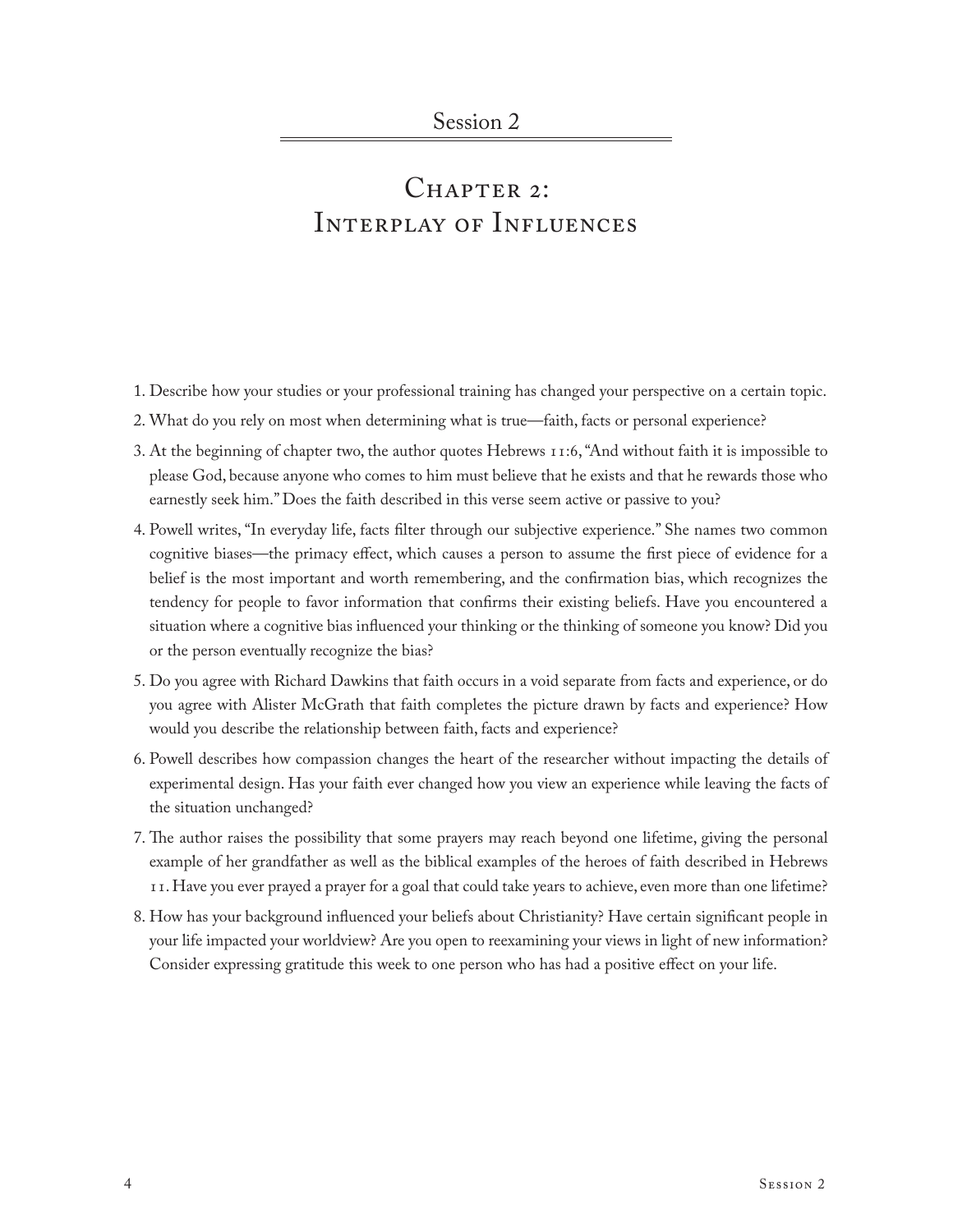## CHAPTER 3: DISCERNMENT REQUIRES DOUBTS

- 1. Share a story of a time your doubts prevented you from exercising poor judgment.
- 2. Discernment requires doubts. Think about a doubt you experienced that served as a red flag of caution. What made you recognize this doubt as potentially beneficial?
- 3. While some doubts can tear down your confidence or destroy your faith, beneficial doubts can correct your thinking and rescue you from error. Did you ever experience a doubt that ultimately strengthened your faith by correcting your thinking?
- 4. In 1 John 4:2-3 we find guidance in discerning the Spirit of truth from the spirit of falsehood. "This is how you can recognize the Spirit of God: Every spirit that acknowledges that Jesus Christ has come in the flesh is from God, but every spirit that does not acknowledge Jesus is not from God." How can this verse guide you as you discern truth in the marketplace of ideas?
- 5. What are some of the ways that God speaks to us?
- 6. Powell writes, "Discernment is also not an excuse to rely on feelings and hunches in place of reason and good advice." Have you ever struggled to find the right balance between feelings and reason when making a decision? What are some of the ways a person can honor both in the process of discernment?
- 7. The author describes the ability to make decisions as one of the gifts God gives us. Are you decisive or tentative when called upon to make a decision? If you tend to be decisive, would you benefit from being more thoughtful about your choices? If you tend to be tentative, what would help you make choices with more confidence? What steps can you take to improve your decision-making ability?
- 8. Is there an area of your life where you are presently seeking discernment, or do you know a friend who is facing a difficult decision? If so, what steps will you take this week to explore your beneficial doubts, or support your friend during the discernment process?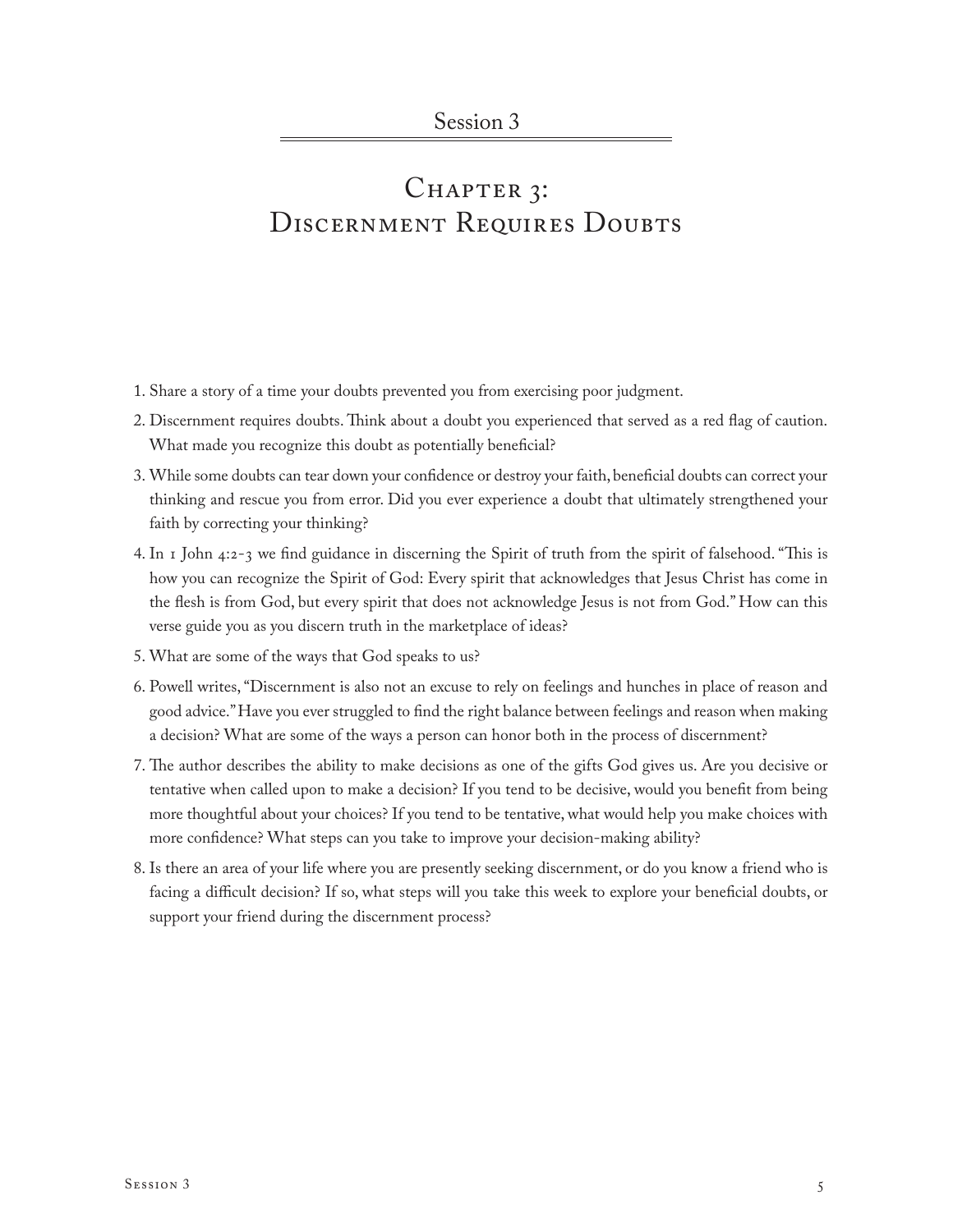# CHAPTER 4: SOLVING PROBLEMS WITH QUESTIONS

- 1. If you could ask Jesus one question, what would you ask him?
- 2. The author discusses how questions help us learn and connect with others. Describe a time when a good question helped you advance in your education or profession, or describe a question that deepened your relationship with a friend, acquaintance or family member.
- 3. Jesus asked many questions in his ministry. Pick one of the questions Jesus asked from among those mentioned in the chapter or choose one from the Gospels. What insights can you gain from this question?
- 4. What are some of the ways you can test your assumptions to determine if they are valid?
- 5. Powell writes, "In our efforts to be helpful and minister to people, we must be willing to show them respect by asking questions instead of jumping to conclusions. Be careful not to project your needs onto someone else." Have you ever experienced a well-meaning person trying to help you in the wrong way? How did you feel?
- 6. The author states, "In life, commitments narrow choices." Describe a commitment you have made within the last year that has narrowed your current choices. Do you feel energized by a sense of focus or trapped by your decision? Why?
- 7. Focus can preserve your faith through times of testing. Powell writes, "The way to spiritual health through such storms of life starts with blocking out the distractions and concentrating on what matters most. 'Set your minds on things above, not on earthly things' (Col 3:2). Earthly difficulties, while real, must not divert our attention from eternal things." Explain how focus is not the same as denial.
- 8. Think of one question you can ask this week that will deepen an important relationship. Think of one assumption you have made recently that you should test with questions. Finally, think of one distraction you can eliminate this week in order to improve your focus on one of your current goals.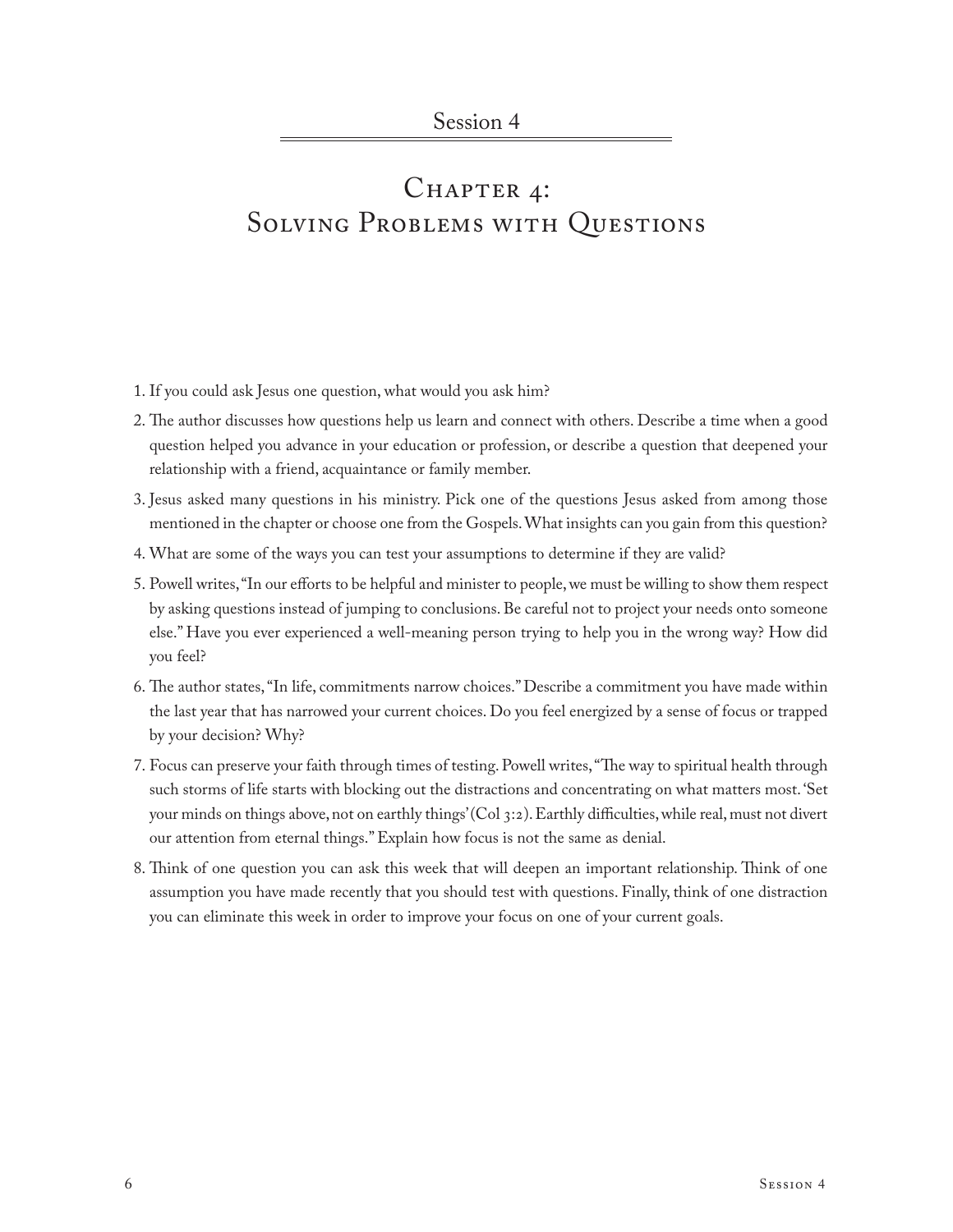# CHAPTER 5: LOCATING LIMITS

- 1. Name one limit you are currently facing in your life. Consider limits of resources, time and knowledge.
- 2. Powell writes, "Many times we need to learn patience and stay seated in the stalled incline cars of life. However, some moments call for courage and initiative, and we must leave our comfort zone and climb the mountain." Is the limit you are currently facing one that calls for patience or for courage? Why?
- 3. Appreciating the limits of both science and theology is the key to finding the compatibility of faith and science. What happens to faith when science oversteps its boundaries? What happens to science when theology oversteps its boundaries?
- 4. What are some of the limits of science?
- 5. What factors limit theology?
- 6. The author states, "Cause and effect in life need time to play out." Have you or someone you know ever experienced a closed door of opportunity that led to a positive new direction with the passage of time?
- 7. How have your limits directed your educational or career path? Has awareness of your limits helped you discover your strengths?
- 8. If you need to exercise patience for a certain limit you are experiencing right now, think of one thing you can do this week to make good use of the waiting time. If you feel that you need to exercise courage to push past a limit you are experiencing, what actions can you take this week to move forward?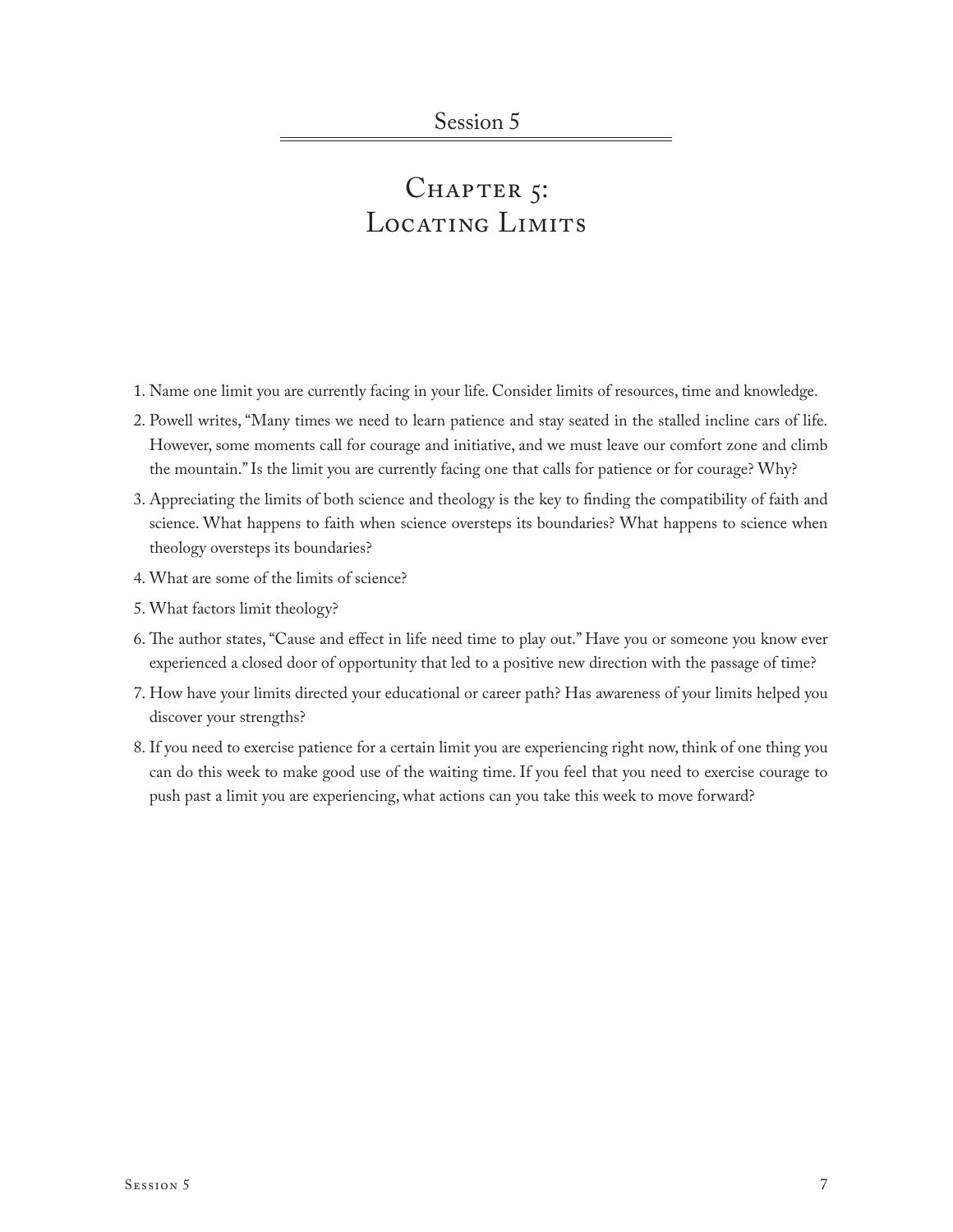## $CHAPTER 6$ : Unanswered Questions

- 1. How comfortable are you living with mystery? Do you approach life like a scientist, trying to define each variable and boundary, or like an artist, finding beauty in the smudged lines, blended colors and ambiguous meaning of a painting?
- 2. What truths about human life create unanswered questions? Hebrews 11:39 states, "These were all commended for their faith, yet none of them received what had been promised." What promises in the Bible were answered after the death of the person who was given the promise?
- 3. Powell writes, "Mystery makes it possible for two people to look at the same painting and walk away with different impressions about the significance and meaning of the work. The continuing mysteries in the universe and in the explanation of events in our lives work the same way." Even when we do not have answers, we seek to fit our experiences into a larger story. How does our choice of a positive or negative interpretation of an event affect us? Have you ever seen two people experience the same event in different ways?
- 4. Not all questions will be answered in our lifetimes. We will be left with mysteries that remain unsolved. What do we need to do when we face circumstances that make no sense? What happens when we move from the why questions to the what-now questions?
- 5. Consider the responses of Job's friends. What lessons can we learn about comforting the grieving from their mistakes?
- 6. Those encountering closed doors often find comfort in the words from Jeremiah 29:11, "'For I know the plans I have for you,' declares the Lord, 'plans to prosper you and not to harm you, plans to give you hope and a future." Of course, those comforting words come right after "the LORD says, 'When seventy years are completed for Babylon, I will come to you and fulfill my good promise to bring you back to this place'" (Jer 29:10). How does God's timing connect the experience of closed doors and the promise of fulfilled dreams?
- 7. Describe a time when you experienced a closed door. Did you accept redirection quickly or struggle to pry open the door? Did you experience greater fruitfulness in new opportunities that came after this closed door?
- 8. Is there a why question in your life right now that you could turn into a what-now question? If so, what steps can you take this week to move in a positive direction in the aftermath of an unanswered question? Is there something you could do this week to comfort a friend experiencing unanswered questions? What actions do you plan to take?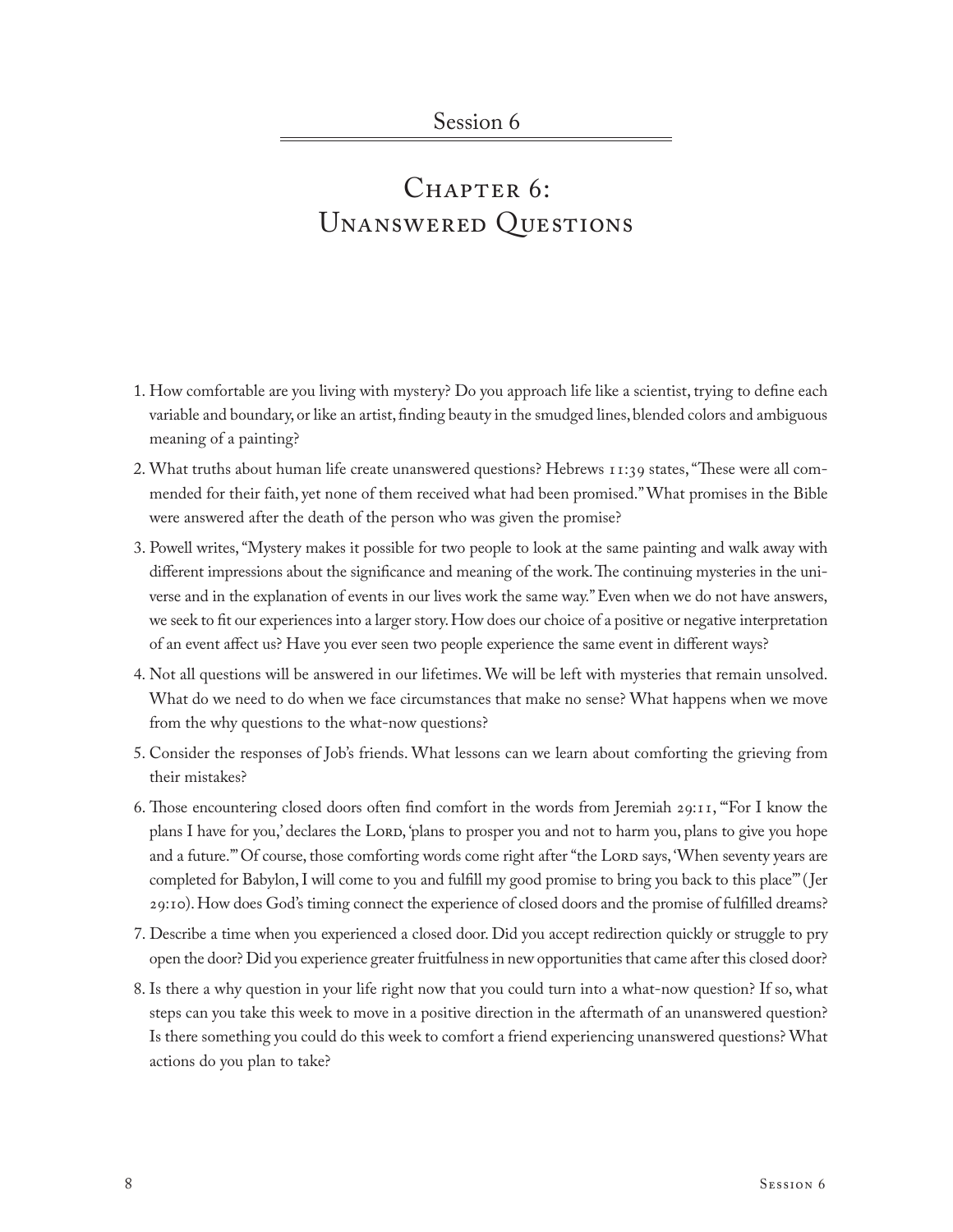# CHAPTER 7: DOUBTS BORN FROM PAIN

- 1. Describe which part of the "bucket brigade" you fulfill in your profession or area of studies.
- 2. Name a Bible character who went through a painful circumstance. How did he or she respond? Did the circumstance draw the person closer to God or further from God?
- 3. Powell writes, "The danger to faith when things seem to go wrong in a believer's life comes from the wrong view of God. If you view God as a protective parent who will keep you from falling and scraping your spiritual knees, you will feel unloved and abandoned when life brings injury. If you view prayer as a magic formula to make your desires come true, your faith will hit a brick wall when things don't turn out according to your plans." Can suffering enlarge our view of God? In what ways?
- 4. How do painful circumstances prepare us to minister to others?
- 5. Is faith different from wishful thinking? Explain.
- 6. What are some healthy approaches to processing doubts arising from difficult experiences?
- 7. For the author, forgiveness played an important role in moving past resentment to resolution. She found a symbolic way to process her feelings and release her grief. What value do you see in creating such a moment to symbolize an emotional and spiritual choice?
- 8. Is there a painful experience in your past that serves as a source of ongoing doubts? If so, what actions could you take this week to symbolize your choice to move beyond the pain?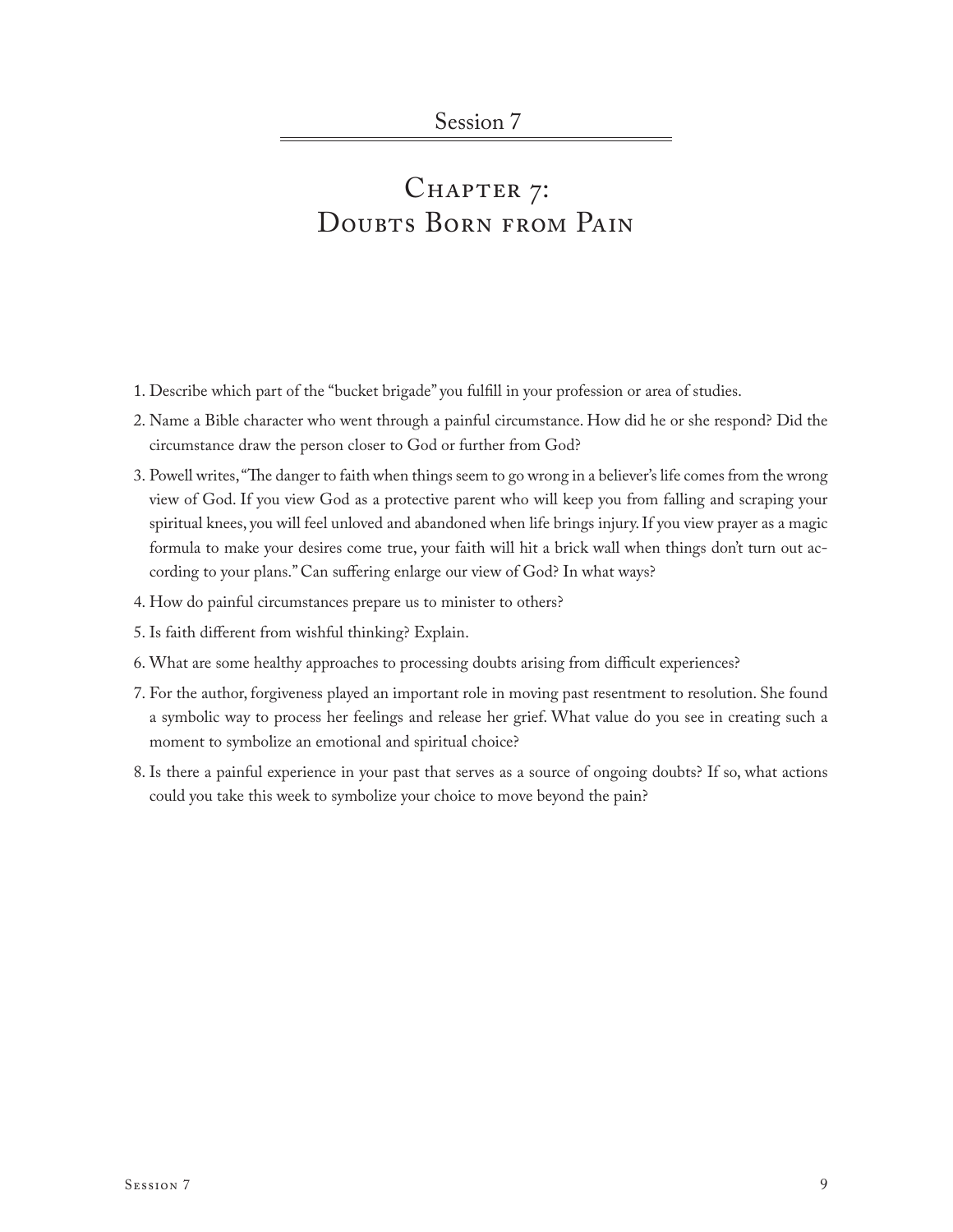# CHAPTER 8: DISILLUSIONMENT MASQUERADING AS DOUBT

- 1. Name a comforting illusion people commonly hold about church, education, work or relationships.
- 2. To the degree that disillusionment means being set free from illusions, an experience that strips away comforting but false perceptions can provide an impetus for spiritual growth. Of course, such experiences also can lead to cynicism. In your life, what helps you choose spiritual growth over the stagnation of cynicism?
- 3. What does the gospel tell us about humanity? Why does human failure not disprove the existence of God?
- 4. Have you ever felt that God was guiding you to make a certain decision only to realize later that your perceptions were wrong?
- 5. Do you think that sometimes the only way to see the truth is to go through a disillusioning experience?
- 6. What are some historical examples of positive change in the church or in society?
- 7. What one change would you most like to see in your church, workplace or educational institution?
- 8. What can you do this week to make a positive contribution to the one change you would most like to see in your church, workplace or educational institution?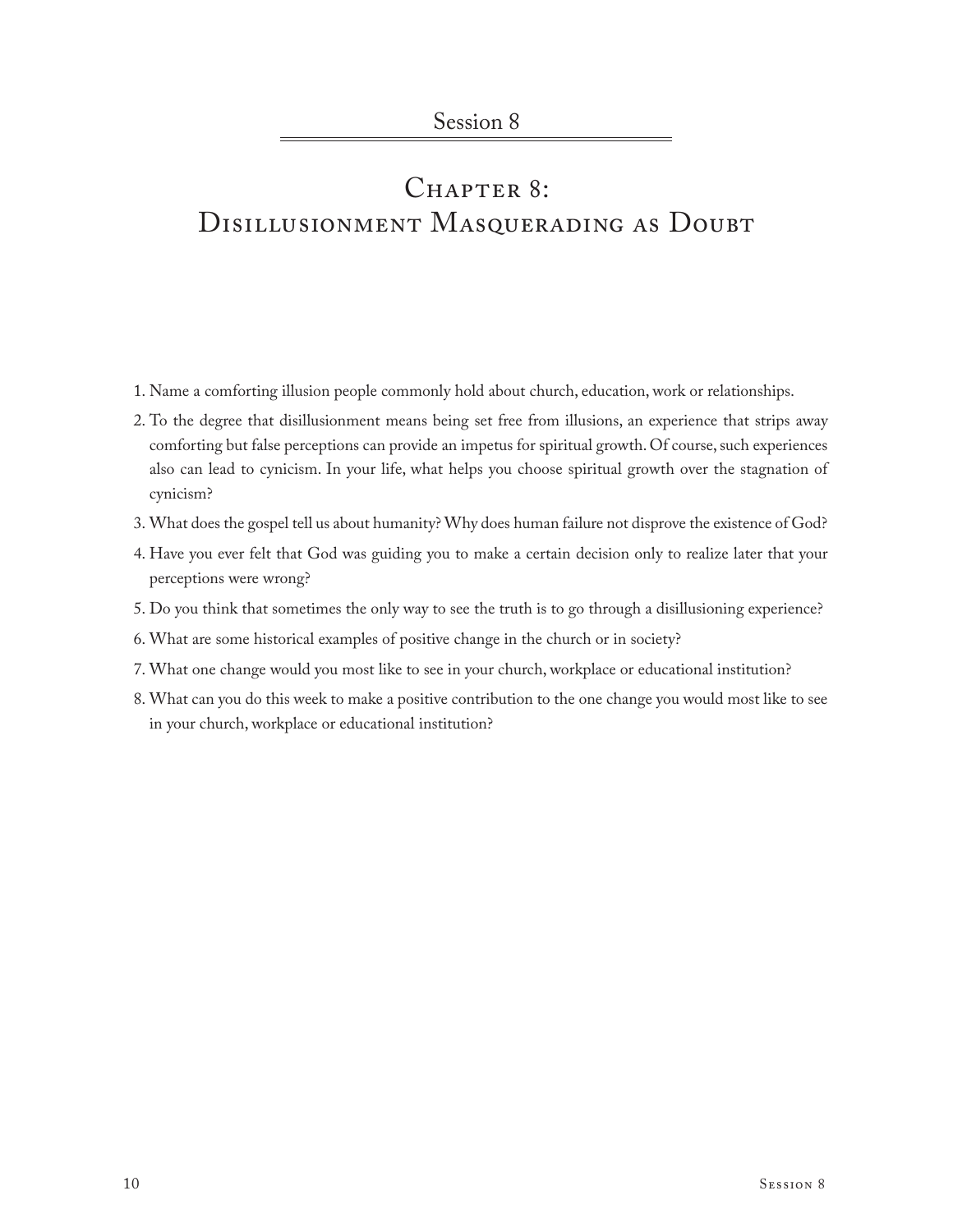# CHAPTER 9: AN AUTHENTIC JOURNEY

- 1. Do you have a favorite place to go to unwind? What makes this place special for you?
- 2. How does the following quote relate to being authentic in our faith?

This above all; to thine own self be true, *And it must follow, as the night the day,* Thou canst not then be false to any man. (William Shakespeare, *Hamlet,* act 1, scene 3)

- 3. What are some of the challenges that keep us from being authentic in our faith?
- 4. Powell writes, "Authentic faith relates to real life like a conversation between two friends. It is at home in the locker room as well as in the cathedral." Describe two different places where you live out your faith. What does your faith look like in each setting?
- 5. Are you cautious or adventurous by nature? What might you learn by doing an activity that goes against your nature?
- 6. "Life is a gift we will miss if we are too careful. Planning for the future, shouldering our responsibilities and working toward goals are prudent actions. However, living authentically also means staying in touch with the present." How can we balance being in the moment with being responsible for our future? How does living our faith in the moment reduce anxiety and increase our joy?
- 7. What stages described by the author have you experienced in the development of your faith over time?
- 8. Is there an area where you can grow in the authenticity of your faith this week? For example, how can you make your faith a greater part of your everyday life? How can you live more in the present, worrying less about the past and the future?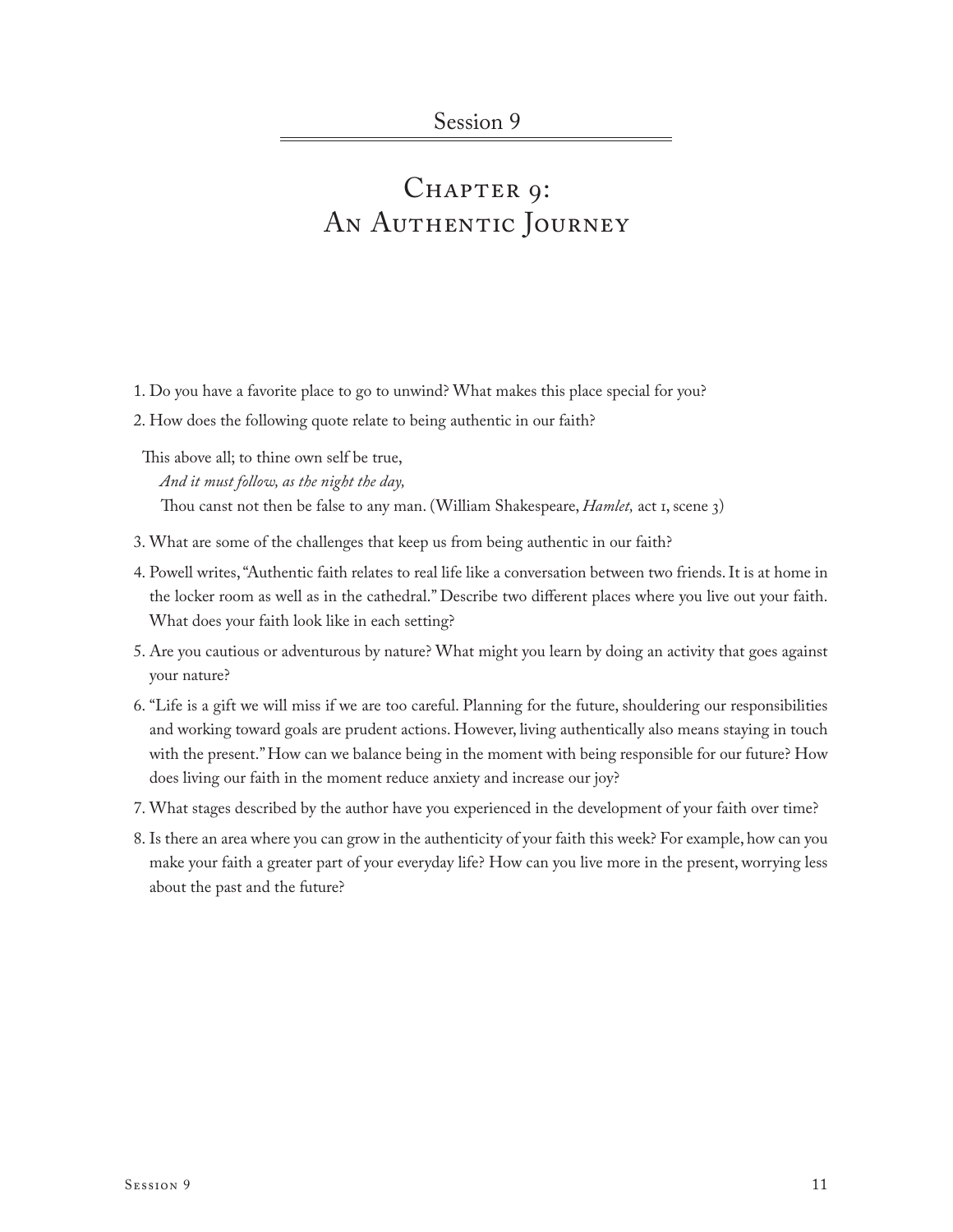### CHAPTER IO: RETRACING THE PATH

- 1. Name an experience in your life that could serve as a "memorial stone" to remind you of God's faithfulness.
- 2. Have you ever found that the questions that were once so important to you just don't seem to matter so much now? If so, how can reflecting on past questions help you with present questions?
- 3. Sometimes the difficult choice at the present moment may well be the choice that leads to the greatest blessing in years to come. Can you recall a time when the past helped you gain the perspective you needed to make a difficult decision?
- 4. Think of the significance of the memorial stones taken from the middle of the Jordan River. Why would these stones be important in the years to come?
- 5. "Jacob had promised that the Lord would be his God, but Jacob's household contains idols, proof of a compromised commitment. Jacob is ready to fulfill his vow completely now. No longer will he tolerate an undone job." Do you think reflecting on the past can help us complete jobs we have left undone or goals that went unfulfilled? How important is it to you to finish what you start?
- 6. Powell writes, "Only the chess master views the chessboard from the proper perspective, knows the purpose behind each move and sees the entire board clearly from one side to the other." What does this illustration tell us about our need for faith in the midst of circumstances we do not understand?
- 7. "Difficult experiences not only alter the course of a person's life, but they change the person. Joseph became a better leader because of his difficult journey." Would you rather follow a leader whose character has been refined through difficulties or a leader who has known only prosperity and success? Explain your choice.
- 8. Are you willing to spend some time this week reflecting on a past experience that may be able to give you valuable insights or encouragement for your current challenges?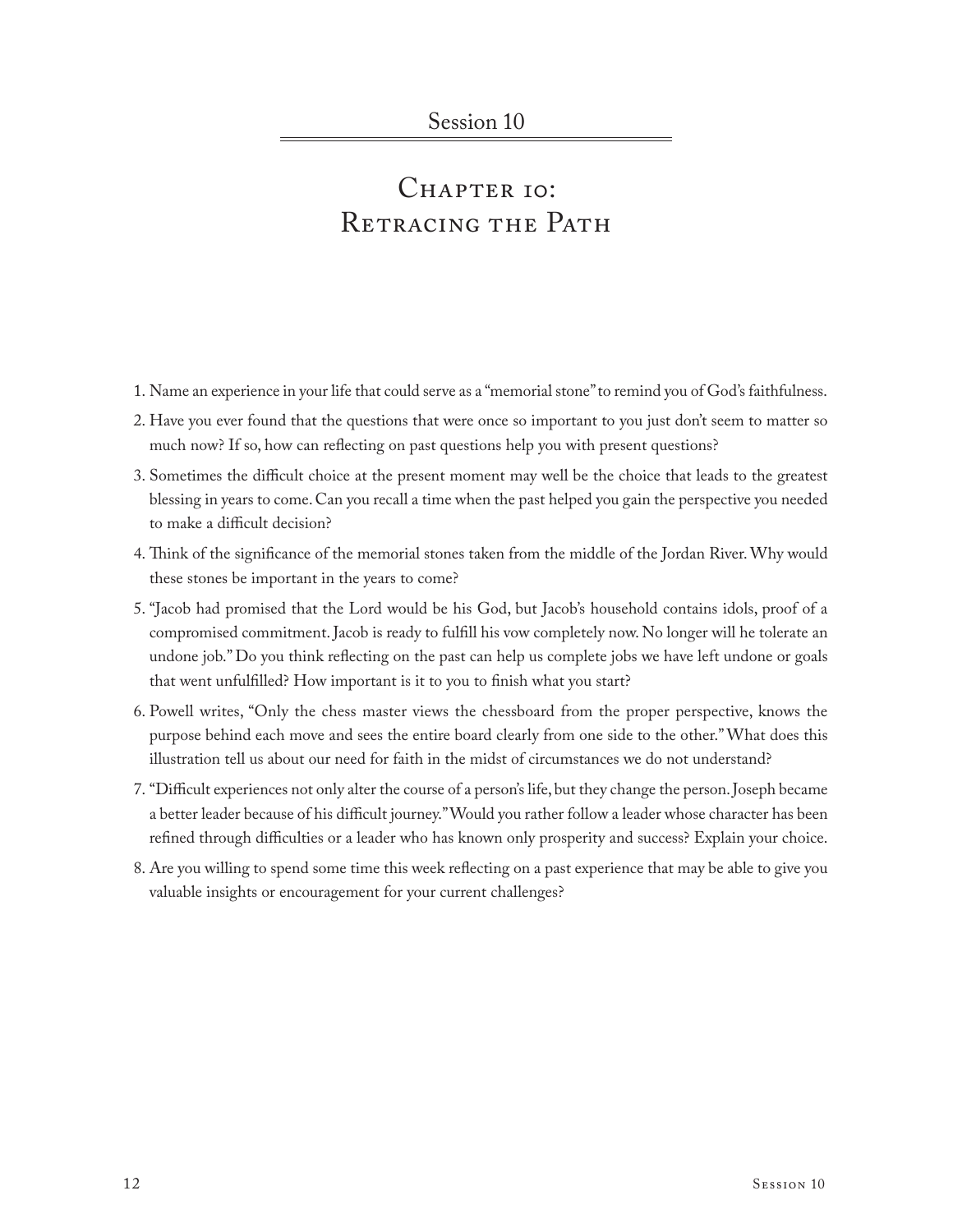### CHAPTER II: Thinking in Community

- 1. Name at least one place where you experience community (small group, neighborhood, professional association, etc.).
- 2. If you attend both a small group and a weekly worship service, what are the different benefits you derive from each setting? How is community the same in each setting? How is it different?
- 3. Why is fellowship with other believers so important? What happens when we share our faith struggles with trusted friends?
- 4. The author writes, "In the body of Christ, mutual respect produces spiritual growth and effective ministries. There are no unimportant people in a local church. 'Now you are the body of Christ, and each one of you is a part of it' (1 Cor 12:27)." What are some of the benefits of a diversity of talents within the body of Christ? Do you agree that there are no unimportant people in a local church? Why or why not?
- 5. Like academic researchers who learn from the great minds of the past, what can you learn from the insights of Christians in previous generations? What historical person or Bible character has inspired you? What did you learn from his or her life that impacted your Christian walk?
- 6. Michael Faraday approached both religion and science as a search for truth, respecting each discipline on its own terms. How did he verify truth in his walk of faith? How did he verify truth in science? Do you think he was consistent in his approach to truth in both religion and science?
- 7. "Both the scientific and Christian communities include the company of scholars and the cloud of witnesses who have gone before us. Like Elisha who asked for a double portion of the blessing that had been bestowed on his mentor Elijah's life, each generation should seek to have a greater impact than the previous one." What do these two sentences tell us about the importance of mentoring? Are you presently mentoring someone or being mentored by someone? How should we view those who mentor us? What should we expect of those we mentor?
- 8. What can you do this week to strengthen your experience of community? Possibilities include reaching out to a friend, seeking a mentor, reading a good book written by a respected Christian leader from the past or present, volunteering within your church or campus group, or increasing your level of involvement in the communities in which you currently participate.